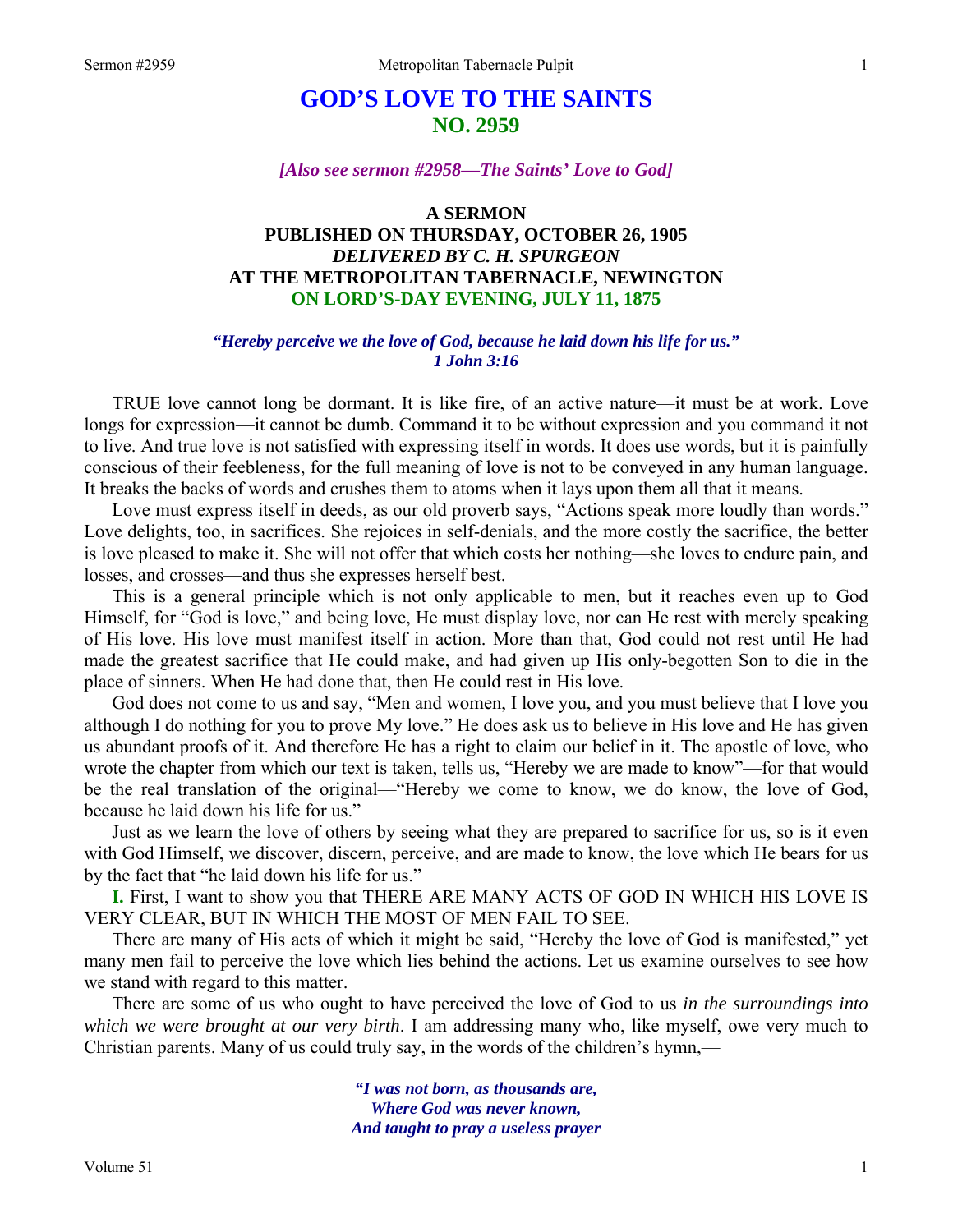#### *To blocks of wood and stone."*

 But without being born slaves or heathens, it might have happened that we should have had to spend our childhood in the slums of London. Some of you think that you have been very good, but would you have been better than the boys that fill our reformatories—would you have been better than those who crowd our prisons—if you had had the same training, or lack of training, that has been their lot?

 If you had had such an example as they have had—if the taste of strong drink had been familiar to you almost from your birth—if the first thing you ever heard was blasphemy—if you had lived in the thieves' kitchen—do you think that you would have been any more clear from guilt than they have been?

 When we look down upon others and despise them, it may be that, if we knew all their temptations and the conditions of their upbringing, we might almost admire them for not being worse than they are. It costs some people a great struggle to be honest. And there are many women in this dreadful London whom we, perhaps, think ill of, who, nevertheless, have suffered almost a martyrdom and who have fought stern battles with temptation. If they have fallen somewhat, they are to be honored because they have not fallen still further.

 But what a blessing it was to us that, when we woke up in this world, we looked up into a face that smiled upon us, and to lips that, by and by, spake to us of Jesus Christ. The first example that we had was one that, to this day, we wish to follow. Our companions, from our youth up, have been of a godly order and there are some who are in heaven now, who had much to do with the formation of our character—and for whom we should always thank God.

 Now, had we been wise—had we understood the meaning of this gracious arrangement—we might, in the very conditions in which we were born and brought up, have perceived the love of God to us. Yet many of us did not. I should not wonder if some of you thought that you were badly treated because you were placed in such a strict family, where you were checked and kept from what you regarded as the pleasures of life.

 Many a young man has felt that he has been tied to his mother's apron-string a great deal too much. He saw other young men enjoying themselves, but he could not—his father, like a grim jailer, was always looking after him so closely. That is the way many of us put it in the days of our ignorance. But now that God has opened our eyes, we can see the love of God in it all. Yet we did not see it then, and as a general rule, young men and women, who have the high privilege of Christian parentage and training, do not perceive the love of God in it, but often kick against it and wish they had not to endure what they regard as so great a hardship.

 Then, dear friends, the love of God may be clearly seen in reference to all of us *in His giving us a wise and judicious law*. That law of the ten commandments is a gift of great kindness to the sons of men, for it tells us the wisest and the happiest way of living. It forbids us nothing but what would be to our injury, and it withholds from us nothing which would be a real pleasure to us.

 The commands which say, "Thou shalt" or "Thou shalt not" are like the signs which you sometimes see at swimming places, bearing the words, "Dangerous! Keep so many yards away from this spot." God does not make laws denying us anything that would really be for our good.

 There is a poisonous berry growing in your garden and your child has been told that he is not to eat it. If he is a wise child, he will understand that it is your love to him which has told him not to eat of that poisonous berry. If you had no care about him at all, he might eat what poison he chose. But because you love him, you say to him, "My child, do not do this, and do not do that, because it will be to your serious injury and possibly, your death, if you disobey." We ought to see the love of God in the gift of the law, but nobody ever does that till he is led to the love of God in other ways. We cannot say of it, though we ought to do so, "Hereby perceive we the love of God towards us."

 We have also had, *in the daily bounties of divine providence*, abundant manifestations of the love of God. If our eyes were really opened, every loaf of bread would come to us as a token of our Father's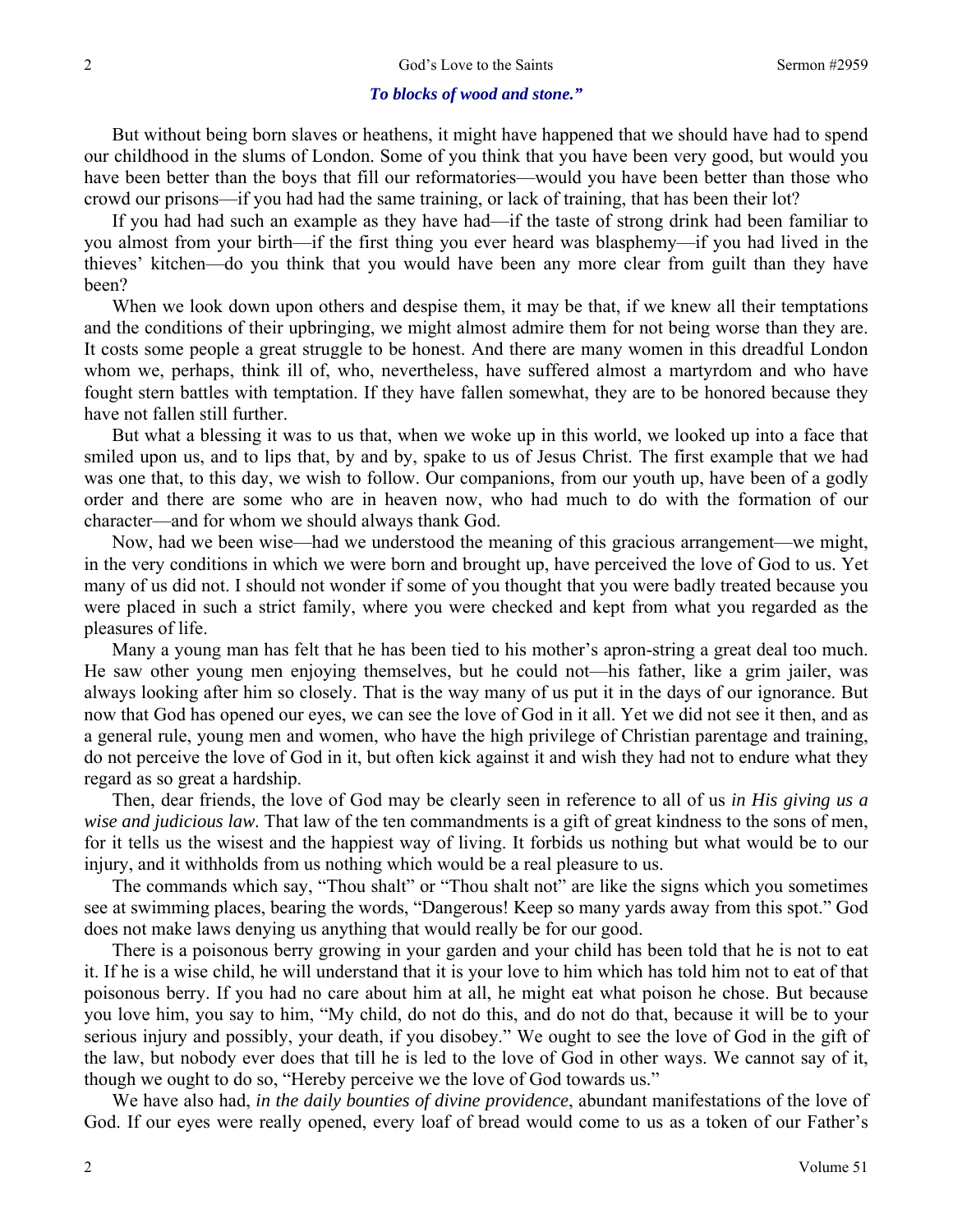#### Sermon 2959 God's Love to the Saints 3

care—and every drop we drink would come as the gift of our Father's bounty. Are we not clothed by His love? The breath that is in our nostrils—who gives it to us but our Creator? Who preserves us in health but our great Benefactor? Is it not a proof of love that you are not on a sickbed tonight? That you are not in the lunatic asylum? That you are not do the borders of the grave? Ay, and that you are not in hell?

We are a mass of mercies and a mass of sins—we seem to be made of mercy and ingratitude mixed together. But if the Lord will open our eyes, we shall then perceive the boundless mercies of which we are the recipients and we shall begin to perceive His love. But this is not the first place where man ever sees God's love. The cross is the window through which the love of God is best seen, but until that window is opened, all the bounties of God's providence fail to convince us of His love.

 See how the mass of men reap their harvests and yet never thank the God who gives the harvest. See how they drive the loaded wagons to the granaries and thresh out the wheat—and send it to be sold in the markets—but did you ever hear of a song of praise being sung in the market when they brought the first new wheat to be sold? Did you ever hear of such a thing? Why, they would think we were all gone mad if, at Mark Lane, on the arrival of a sample of new wheat, we were to begin to sing—

#### *"Praise God from whom all blessings flow."*

 The probability is that there are many of them there cursing because the wheat has gone down a shilling or two, and the poor people will, possibly, get their bread a little cheaper. Praising God seems to have gone out of fashion, and we are told by philosophers, who ought to know, that the wheat springs up naturally and that God has nothing to do with it. They say that whether it rains or whether the sun shines, the processes of nature are ruled by iron law with which God has no concern at all—and they practically imply that He has gone for a holiday and left the world to manage itself, or wound it up, like a watch, and put it under His pillow and gone to sleep.

 That is the philosopher's religion and as far as I am concerned, the philosophers may keep it, for it is not mine. My religion believes in the God of the showers, and the God of the sunshine, and the God of the harvests. I believe in "the living God, who giveth us richly all things to enjoy" and let His name be praised for it.

 Were our hearts right with Him, we would "hereby" perceive the love of God, but we do not—that perception comes to us through a stained glass window—the window that was stained crimson by the precious blood of Christ. There, and only there, do we perceive the love of God, "because he laid down his life for us."

**II.** That brings me to my second point which is this—IN THE LAYING DOWN OF HIS LIFE, CHRIST'S LOVE IS BEST SEEN.

 I have already said that in many acts of God, His love ought to be seen, but according to the text, we "hereby" perceive the love of God, "because he laid down his life for us." It is universally admitted that *there can be no greater proof of love than for a person to lay down his life for the object of that love*. All sorts of sacrifices may be taken as proofs of affection, but the relinquishment of life is the supreme proof of love, which nobody doubts.

 A man says that he loves his country, but suppose that man should be in the condition of Curtius, in the old Roman fable, when a great chasm opened in the Forum, and it was declared that it could only be closed by the most precious thing in Rome being thrown into it. The story goes on to say that Curtius, fully armed and riding his charger, leaped into the chasm, which instantly closed. Well, nobody could doubt the love of such a man for his country.

 If the question happened to be the love of humanity, we have the story—the true story—of the surgeon at Marseilles. And if we acted as he did, nobody could doubt our love to our fellow creatures. The plague was raging through the city and the people were dying by thousands. The good bishop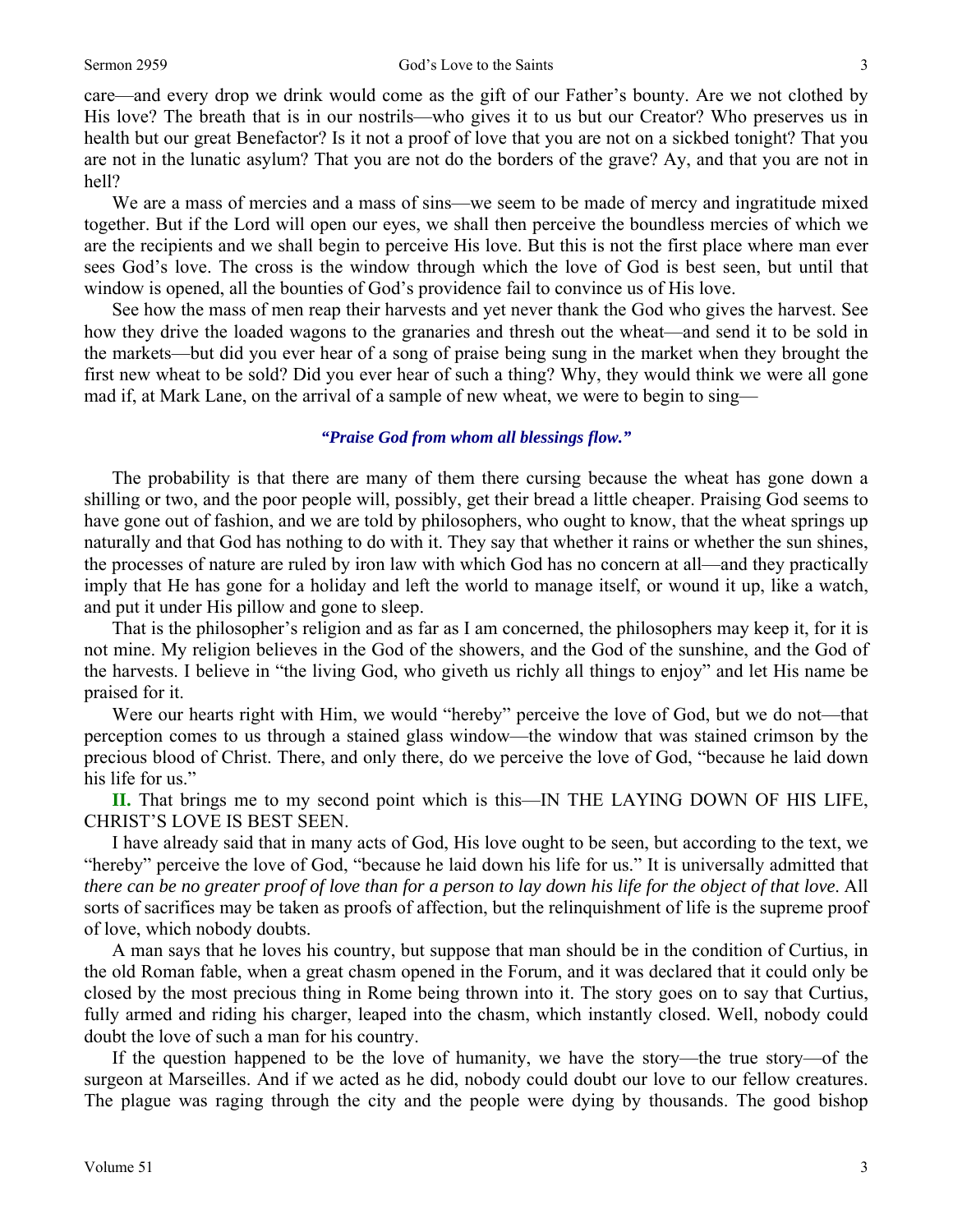remained among them, discharging the last offices to the dying and cheering the living—and many of the surgeons of the town who might have departed, lingered to wait upon the sick.

 At a consultation among them, it was resolved to make a *post mortem* examination of one of the worst cases of the pest, and the question was, who should make it, for whoever did it must certainly die of the disease within a few hours. One of them, to his honor, said, "My life is of no more value than that of any other man—why should I not sacrifice it, if I can, by doing so, discover the cause of this terrible malady and save this city?" He finished his grim task, wrote his notes about the case and then went to his home and died. Nobody doubted that he loved Marseilles, for he had laid down his life for it.

 And you probably read, the other day, the story of a mother's love, which nobody could doubt. In the late disastrous floods, a mother, who had her two little children in a cradle, climbed a hill, carrying them with her. She reached a tree, or some other frail shelter with these two dear objects of her love and held them up till she found that the support on which she was resting was not strong enough to sustain herself and her two babies. So, placing them, as far as she could, out of harm's way, she leaped into the waters and soon sank. Nobody could doubt that mother's love when she laid down her life for her children.

 This is the crowning proof of love. Even "the devil's advocate" will not rise up to dispute this truth. They that can die for others must surely love those for whom they lay down their lives.

 Now, *our Lord Jesus Christ has proved His love to sinners by dying for them.* Do you need me to tell you the story again? O my brothers and sisters, read it for yourselves. Read it often! You have it written four times, but not once too often—the story of the Son of God, who, for our sakes, died a felon's death, barbarously nailed to the cross to bleed away His life. Read that story and see how He proved His love to us.

 But there were certain points about Christ's death which are very extraordinary and which are better proofs of love than those I mentioned just now. The first is this—*Jesus need not have died at all*. When the Marseilles surgeon died, he only did then what he must have done a few years afterwards. When the mother perished to save her children, she did but die a few weeks, or months, or years before her appointed time, for, being mortal, she must die. If we do give our life for others, we do not really give our life—we but pay the debt of nature a little while before it is due.

 But it was altogether different in the Lord Jesus Christ's case. Over Him, death had no power—It is of Him that Paul writes, "who only hath immortality." Who could, without His own consent, have laid his hand upon the Prince of life, the Son of God, and said to Him, "Thou shalt die"? No one could have done that. It was a purely voluntary act for Christ to die at all—not merely to die on the cross, but ever to die, was a voluntary act on His part, and consequently, a most singular proof of His love to us.

 Remember, again, that in our Lord's case, *there were no claims upon Him on the part of those for whom He died*. I can understand a mother dying for her children. "Can a woman forget her sucking child, that she should not have compassion on the son of her womb?" I can see some reason why a noble citizen should be willing to die for his city.

 When the six principal burgesses of Calais put the ropes round their necks and went out to Edward III, to offer to die instead of their fellow citizens, I can understand their action. Were they not the leaders of that community? Were they not put into a position of responsibility and honor which, if it might not exactly demand the sacrifice, yet, at least, rendered it a most likely thing that, if they were men of truly noble spirit, they would make it? But there were no such claims upon our Lord Jesus Christ.

 When Queen Eleanor sucked the poison from her husband's wounds, at the risk of her own life, I can see reasons why she should do it. I say not that she was bound to do it, but I do say that the relationship of a wife accounts for what she did. But Jesus Christ, the Son of God, had no relationship to us until He chose to assume the relationship which He did assume out of infinite compassion.

 There was no more relation between Him and us then between the potter and the clay. And if the clay upon the wheel goes amiss, what does the potter do with it but take it and throw it into a corner? And so might the great Creator have done with us. But instead of doing so, He shed His blood that He may make us into vessels of honor fit for His own use.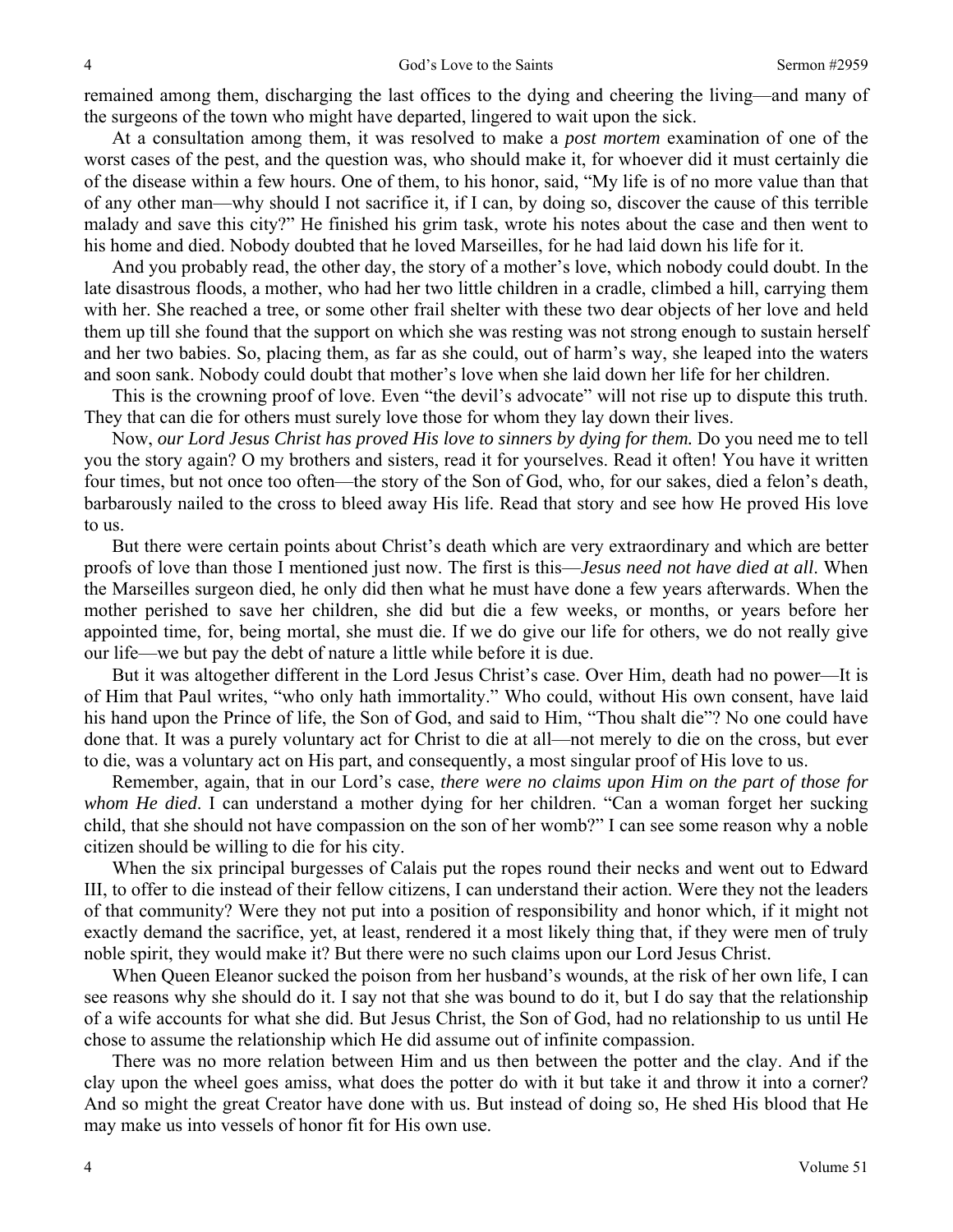O Son of God, how could You stoop so low as to take upon Yourself our nature, and in that nature to bleed and die, when between us and You there was a distance infinitely greater than that between an ant and a cherub, or a moth and an archangel? Yet with no claims upon You, of Your own free will, You did yield Yourself to die because of Your amazing love to us.

 Another extraordinary thing about Christ's love was that *there were no appeals whatever made to Him to die*. In the other cases which I have quoted, you may remind me that there were no vocal appeals made. The little children in the cradle did not beg their mother to die for them. No, but the very sight of them was enough to plead with their mother.

 In the case of the city dying of pestilence, could the surgeon—who believed that, by an examination, he might discover the secret of the evil—go through the streets, and see the doors marked with the fatal cross, and hear the wailing of the widows and the children, without feeling that they did make most pitiful appeals to his heart?

 But man made no appeal to God to die for him. Our father Adam—and he was the representative of us all—did not fall down on his knees in the presence of God and say, "God be merciful to me a sinner. O God, whom I have offended, provide for me a Savior and deliver me from Your wrath!" No prayer came from Adam's lips, and not even a confession—only a wicked and mean attempt to cast upon God the blame for his disobedience. "The woman whom thou gavest to be with me, she gave me of the tree, and I did eat."

 That is all that human nature usually does—it will not acknowledge that it needs a Savior and it will not confess that it has sinned sufficiently to need an expiatory sacrifice. And consequently, the sullenness of man might have paralyzed the love of Christ if anything could have done it. You did not sue for mercy—you did not ask for an atonement—you did not desire expiation for your sin, yet Jesus came, unasked, undesired, unsought—to lay down His life for sinners.

 Notice, again, that Jesus Christ well knew that if He did lay down His life, *He would get no love in return from those for whom He died, unless He Himself created that love*. This He has done in the hearts of His own people, but in the hearts of others who have been left to themselves, there is no love to Jesus Christ.

 Here, Sabbath after Sabbath, it is our privilege to preach a dying Savior to dying sinners, but of all themes in the world, it seems to make the least impression upon some of our hearers. If we were to come here and talk of Howard's devotion in living and dying to ameliorate the woes of the prisoners in our jails, many would be moved to admiration of the philanthropist. But how little admiration have most men for our sweet Lord and Master!

 It is an old story, you say, and you have heard it so often that you care little for it. Now, that mother, who died to save her children, felt that they loved her. How often they had charmed her with their cooings and smilings while they were lying on her bosom—and she felt that she could freely give up her life for them.

 But our Lord Jesus Christ knew that He was dying for stony-hearted monsters, whose return for His love, if left to themselves, would be that they would utterly reject Him. They would not believe in Him. They would trust in their own righteousness rather than in His—and they would try to find a way to heaven by sacraments and ceremonies rather than by faith in the meritorious sacrifice which He made when he laid down his life for sinners.

 Remember, too, that *our Lord died by the hands of men, as well as for the sake of men*. The surgeon at Marseilles was not to die by the act of his fellow citizens. The mother was not to die at the hands of her children. Curtius, leaping into the gulf, was not forced there by the anger of his fellow citizens. On the contrary, all would have been glad for them to continue to live.

 But it was this that made the death of Christ so sadly unique, that He came to die for men who wished that He should be made to die. "Crucify him, crucify him," they cried in their mad rage, foaming at the mouth. "Oh!" say some of you, "but we never said that." No, not then, but perhaps you are saying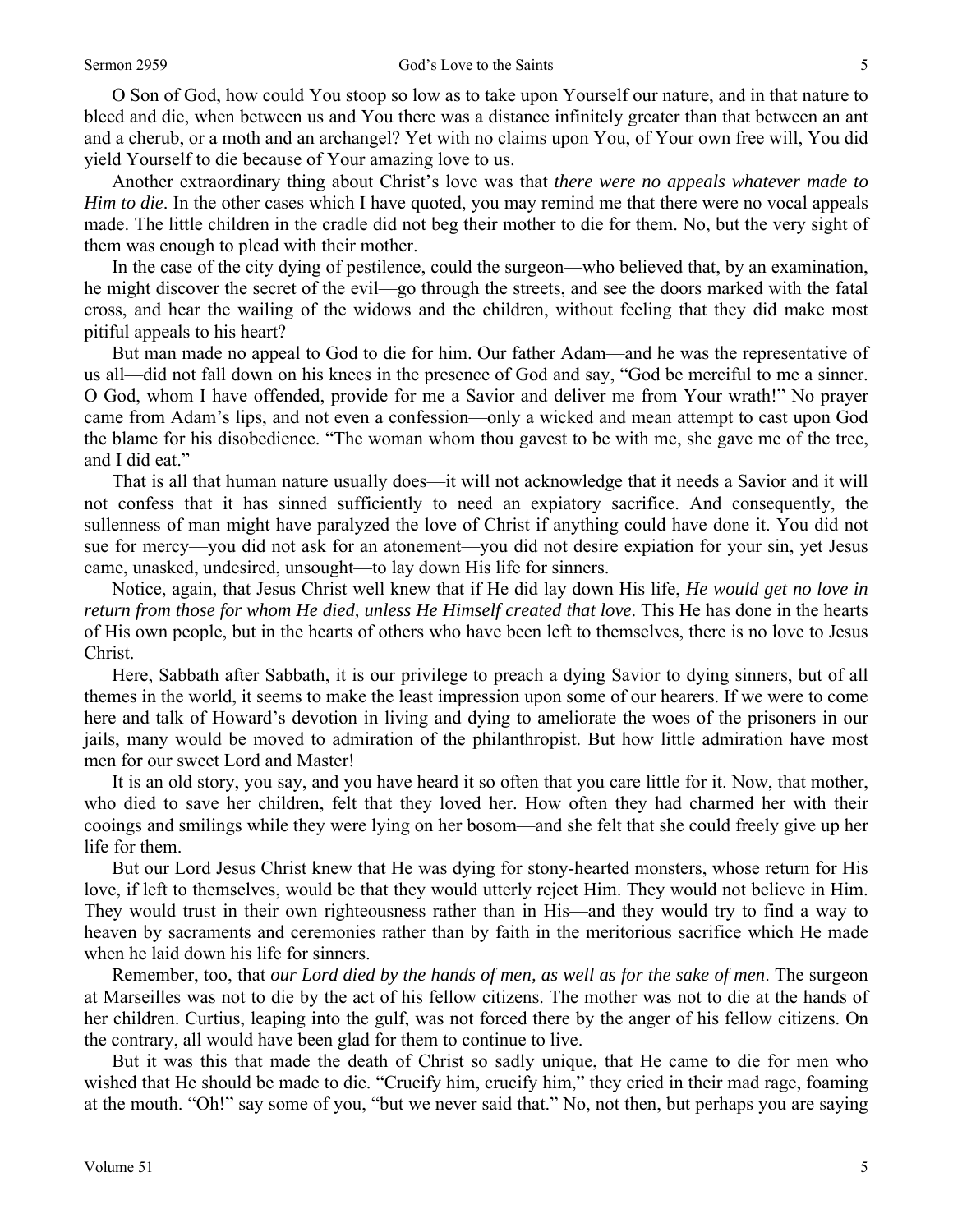it now—for there are still many who hate the Gospel of Christ—and to hate the Gospel is to hate Christ Himself, for that is His very essence and heart.

 And to reject Christ to choose your own pleasure, and to keep on delaying to repent, as some of you do, and to live at enmity against Christ, is very much the same thing as crying, "Crucify him," and comes to the same thing in the long run. You know that, if you could be quite sure that there is no Christ, and no God, and no heaven, and no hell, you would be perfectly happy. That is to say, you would, if you could, crucify Christ and put Him out of existence, with everything that has to do with Him. Well, that is the very same spirit as that which made the Jews of old cry, "Crucify him, crucify him."

 Yet once more, there was this remarkable thing about Christ's death—that, *in dying for us, He was taking upon Himself an awful mass of shame and dishonor, and also a most intimate connection with sin.* There was nothing shameful about the leap of Curtius into the chasm. Had I been there to see him, I would have clapped my hands and cried, "Well done, Curtius!" Who would not have said the same?

 But when our Lord died, men thrust out their tongues at Him and mocked Him. His was indeed a shameful death. And methinks, when that mother put her babes up in a place of safety and herself sank into the raging flood, the angels might have smiled as well as sorrowed at such a deed of heroism. But when Jesus sank into the raging flood to save us, even God Himself did not smile at Him.

 Among our Savior's expiring cries was that agonizing utterance, "My God, my God, why hast thou forsaken me?" This was because He had, as our Representative, come into contact with human sin—and so with human shame. The just and holy Son of God was made a curse for us. Or as Paul tells us, God "hath made him to be sin for us who knew no sin; that we might be made the righteousness of God in him."

 All this helps to manifest to us Christ's amazing love, so I finish my discourse by asking—as the text says, "Hereby perceive we the love of God, because he laid down his life for us"—*have you and I perceived that love?* Do we know it? That is a very simple question, yet I take the liberty to press it upon you.

 I think it was Aristotle who says—and he was a great master of thought—that it is impossible for a person to know that he is loved without feeling some love in return. I think, as a rule, that is true. So, if you do really perceive that Christ loved you so much as to die for you, there will leap up in your heart somewhat, at any rate, of love to Him.

One Sunday night I was reading, in Exeter Hall, the hymn beginning,—

#### *"Jesu, Lover of my soul,"*

and just at that time, there strayed into the hall a man of fashion, a man of the world, careless of all spiritual things, but that line caught his ear,—

### *"Jesu, Lover of my soul."*

He said to himself, "Does Jesus really love *me*? Is He the Lover of *my* soul?" And that line was the means of begetting love in his thoughtless heart—and there and then he surrendered himself to the love of Christ.

 Oh, that such a result as that might come of my repeating the story here—that some, who have never loved the Lord Jesus Christ up till now, would say, "Did He thus love His enemies—thus strangely love them even to the death? Then we, though we have hitherto been His enemies, can be His enemies no longer, but we will love Him in return for His great love to us."

 And you Christian people, who do love Him, if you have perceived His love somewhat, try to perceive it still more, that you may love Him more. And if you really love Him more, try to show that you do. Notice the rest of the verse from which my text is taken. I did not leave out the latter part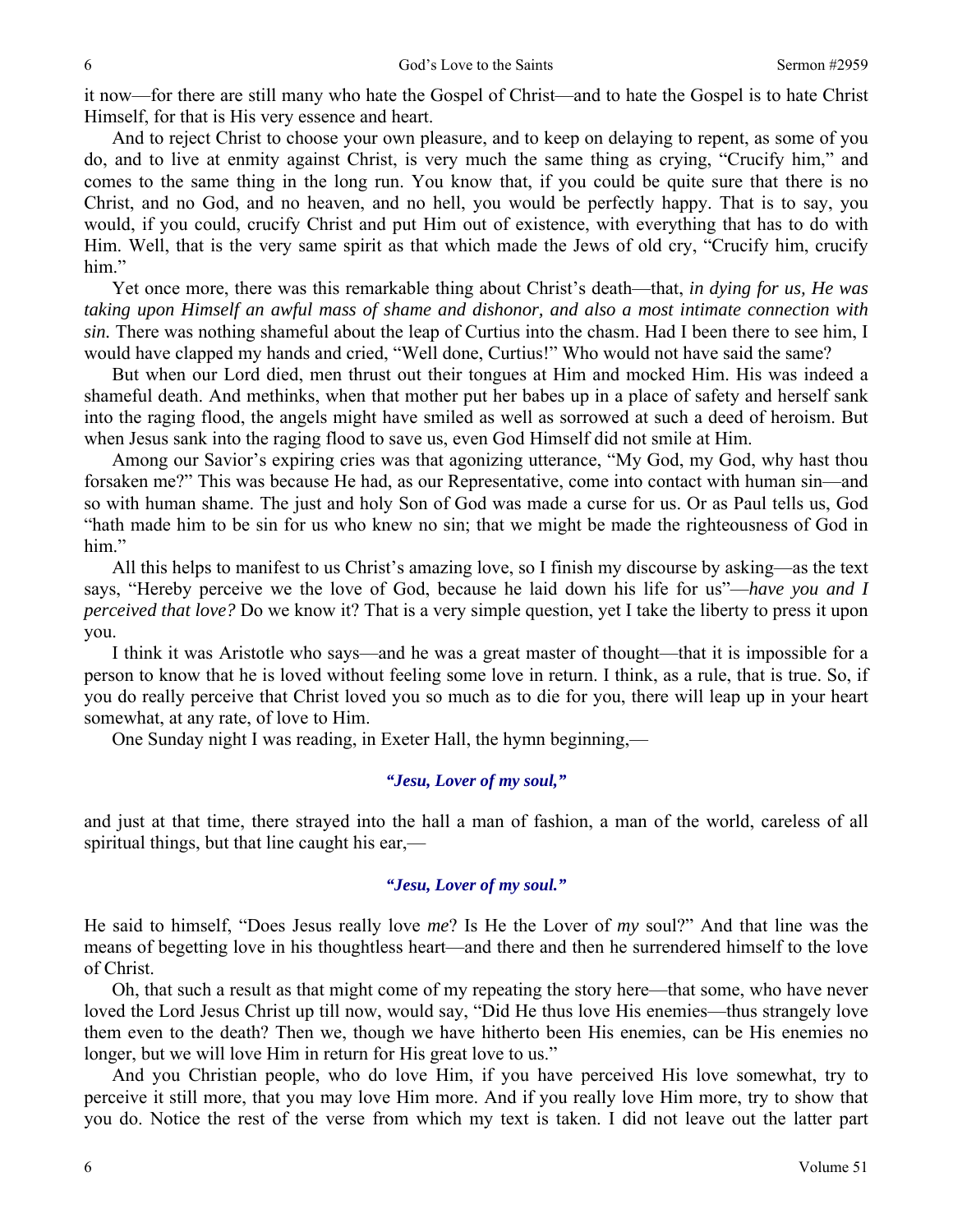because I was afraid of it, but because I had not time to deal with it as it deserves—"Hereby perceive we the love of God, because he laid down his life for us: and we ought to lay down our lives for the brethren."

 We ought to prove our love to our God by our love to our fellow men—and especially by our love to our fellow Christians—and to prove our love by our actions. I do not know what the love of some professors is worth. I suppose they do, if they put down how much it costs them in a year. I fear that it does not cost some professors nearly as much for their religion as it does for their ribbons, or for some foolish indulgence.

 They pay their shoeblacks better than they pay their ministers and they take care to spend upon themselves, in perfect waste, a hundred times as much as they spend upon spreading the Gospel, saving the heathen, helping the poor, or rescuing the fallen. We do not believe in such Christianity as that, and we certainly do not wish to practice it. If we profess to be Christians, let us be Christians in deed and let us especially show our love to Christ by loving our fellow Christians. If you see any of them in need, aid them to the uttermost of your power. If they need cheering and comforting, give them good cheer and comfort. But if they need substantial aid—financial aid—let them have that, too.

 In the old days of persecution, there were always some noble souls who tried to hide away the Christians from those who sought their lives, although they did so at the risk of their own lives. And many a Christian has given himself up to die in order to save the lives of his fellow Christians. Some of the old people came tottering before the judge, because they thought that they would not be so much missed from the church as the younger ones would be—and possibly, some of them also thought that they had more faith than the younger ones had. And if they had more faith, they were more ready to die, and so to let the younger ones live on until they grew stronger in faith, and hope, and love.

 But on the other hand, sometimes the young men would gently push back the fathers and say to them, "No, you are old—you had better linger here awhile and teach the young. But we young people are strong, so we will go and die for Christ." And there was many a contention in the church of God, in persecuting times, as to who should first die for Christ. They were all willing to lay down their lives for their brethren.

 Where has this self-sacrificing love gone to now? I would like to see some of it. I would even wear microscopes over my eyes if I thought that I could so discover it—but I am afraid I cannot. Why, if we loved each other now as Christians loved each other then, we should be the talk of the town and even worldings would say, "See how these Christians love one another." Yet this is only what we ought to do. So, brothers and sisters in Christ, let it be what we will do. God help you to do it, for Christ's sake! Amen.

### **EXPOSITION BY C. H. SPURGEON**

### *1 JOHN 3*

#### **Verse 1.** *Behold, what manner of love the Father hath bestowed upon us, that we should be called the sons of God:*

Behold it, wonder at it, and never cease to admire it. Is it not one of the greatest marvels that even God Himself has ever wrought that we should be called the sons of God?

**1.** *Therefore the world knoweth us not, because it knew him not.* 

It does not know the Father, then how should it know the children? It did not know the elder Brother—the firstborn among many brethren—and as it did not know Him, how should it know us?

**2.** *Beloved, now are we the sons of God, and it doth not yet appear what we shall be: but we know that, when he shall appear, we shall be like him; for we shall see him as he is.* 

And that vision will be transforming and transfiguring. The pure in heart see God and they are pure because they see God. There is both action and reaction—when God has purified us, we shall see Christ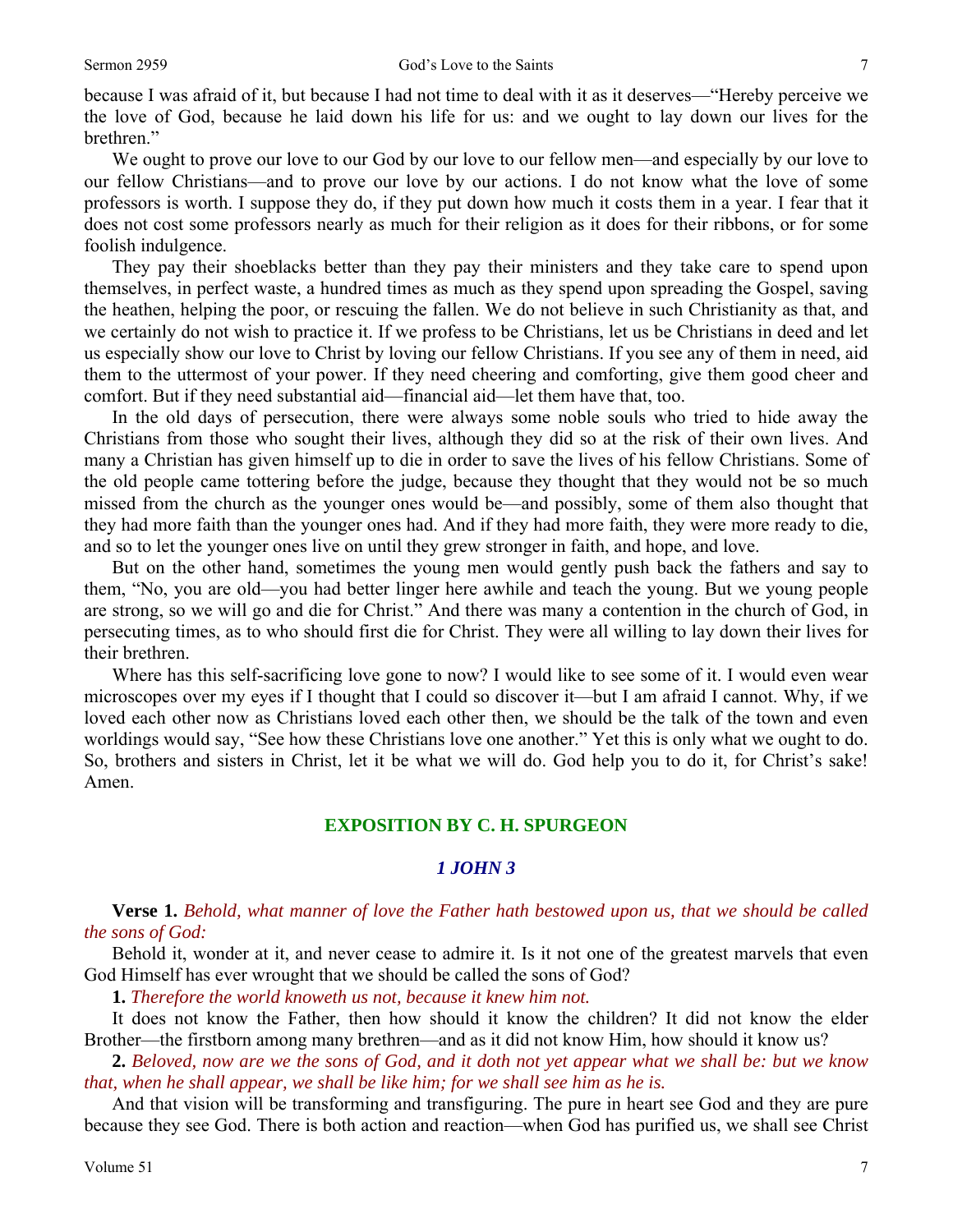and when we see Christ as He is, our purification will be complete. When will that day arrive? Oh, for the blessed vision! Meanwhile, let us be content to look at Him by faith, and to be always growing more and more prepared for that brighter vision which is yet to be ours.

**3.** *And every man that hath this hope in him purifieth himself, even as he is pure.* 

It is the nature of this divine hope—this hope of being like Christ—that it helps us to grow day by day more like Him and so we purify ourselves, as Christ is pure.

 **4.** *Whosoever committeth sin, also transgresseth the law: for sin is the transgression of the law.* 

And there will never be a better definition of sin than this. However men may philosophically try to mar it, this simple statement will be better than any that they can give us—"Sin is the transgression of the law."

**5.** *And you know that he was manifested to take away our sins; and in him is no sin.* 

What a marvelous thing it was for Christ to bear sin as He did, and yet to have upon Him or within Him no taint arising from it. You have to go into the world and you say, "How can we help sinning while we have to mix with so much that is evil?" Well, the Lord Jesus Christ had to mix with evil more than you will ever have to do, for He not only lived in this sinful world, but the transgression of His people was actually laid upon Him, so that He came into very close contact with sin—"He was manifested to take away our sins; and in him is no sin."

**6.** *Whosoever abideth in him sinneth not: whosoever sinneth hath not seen him, neither known him.* 

If this declaration is related to any one act of sin, none of us could ever say that we have seen or known Him—but it relates to the habit of sin—if we love sin and live in sin—if the main course of our life is sinful, then we have "not seen him, neither known him."

**7.** *Little children, let no man deceive you: he that doeth righteousness is righteous, even as he is righteous.* 

You must judge a tree by its fruit. If it brings forth good fruit, it is a good tree—and if it brings forth evil fruit, it is an evil tree. Do not be deceived about that matter, for there have been some who have dreamed of being righteous and of being the children of God, yet they have lived in sin as others do. They have been self-deceived. It has been a mere dream on which they have relied. Practical godliness is absolutely needful to a true Christian character—and a man is not righteous unless he does that which is righteous.

**8.** *He that committeth sin is of the devil; for the devil sinneth from the beginning.* 

Ever since he became a devil, he has continued to sin. It was sin that changed the angel into a devil—and a sinner he has always remained.

**8-9.** *For this purpose the Son of God was manifested, that he might destroy the works of the devil. Whosoever is born of God doth not commit sin;* 

That is to say, this is not the course, and habit, and tenor of his life— there is sin in much that he does, but he hates it, loathes it, and flees from it.

**9-11.** *For his seed remaineth in him: and he cannot sin, because he is born of God. In this the children of God are manifest, and the children of the devil: whosoever doeth not righteousness is not of God, neither he that loveth not his brother. For this is the message that ye heard from the beginning, that we should love one another.* 

Love is the essential mark of the true child of God. "God is love" and therefore, he that is born of God must love. Hatred, envy, malice, uncharitableness—these are not the things to be found in the children of God. If they are found in you, you are not one of His children.

**12.** *Not as Cain, who was of that wicked one, and slew his brother. And why did he slew him? Because his own works were evil, and his brother's righteous.* 

That was the real evil at the bottom of his great crime—it was the wickedness of Cain's character that made him hate the good that was in Abel—and therefore, after a while, he slew his brother, "because his own works were evil, and his brother's righteous."

**13.** *Marvel not, my brethren, if the world hate you.*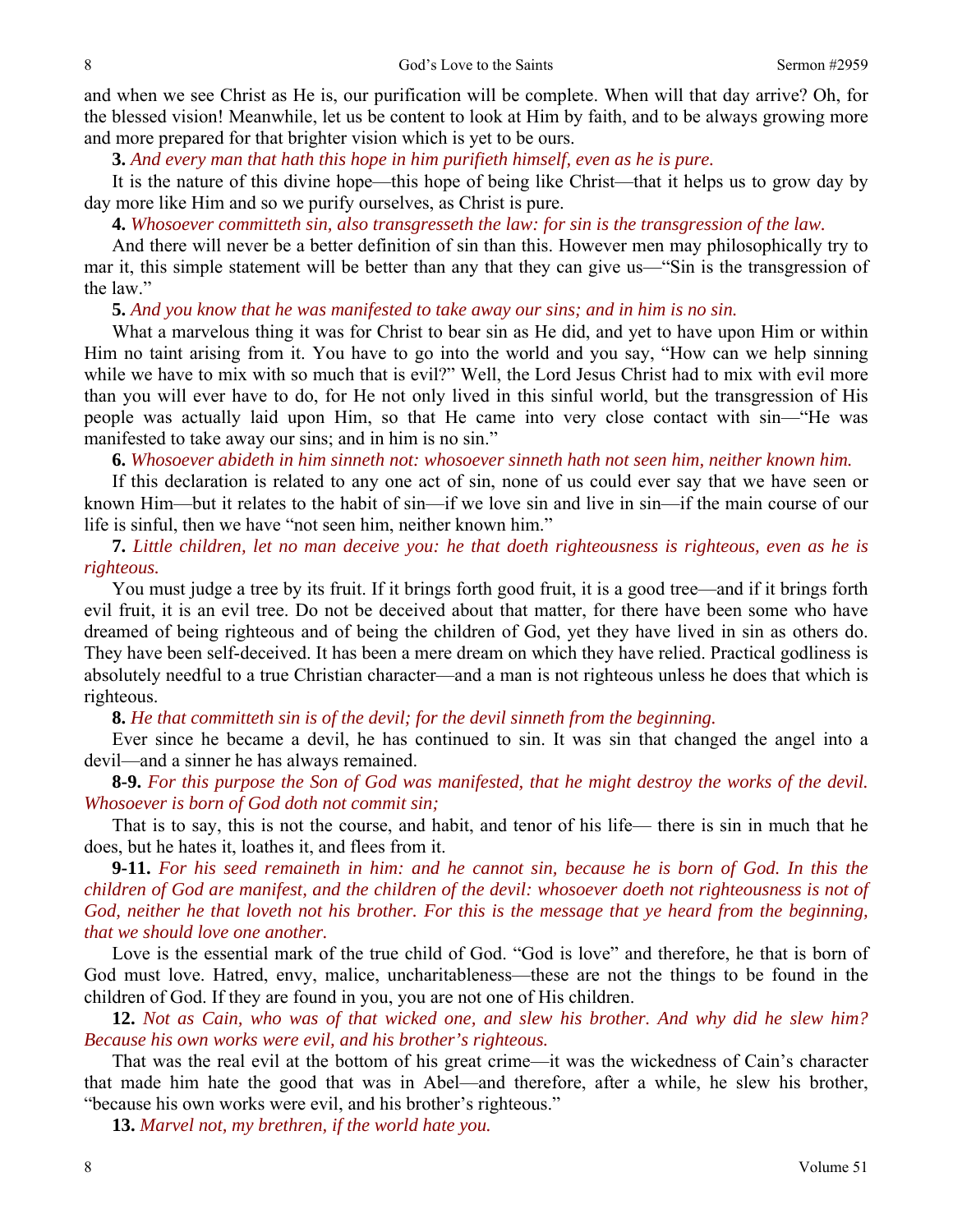This hatred is too old for you to wonder at it. If it began with the first man who was born into the world, even with Cain, do not marvel if it should spend some of its fury upon you.

**14-15.** *We know that we have passed from death unto life, because we love the brethren. He that loveth not his brother abideth in death. Whosoever hateth his brother is a murderer: and ye know that no murderer hath eternal life abiding in him.* 

What a warning this is against the evil spirit of hate, revenge, and all that kind of feeling! These things are not compatible with the possession of the life of God. Where hatred lives, there is no life of God in the soul. That evil must be shot to the very heart by the arrows of Almighty grace or else we are not free from the dominion of the devil.

 Every man who hates another has the venom of murder in his veins. He may never actually take the deadly weapons into his hand and destroy life, but if he wishes that his brother were out of the way—if he would be glad if no such person existed—that feeling amounts to murder in the judgment of God. It is not the lifting of the dagger, nor the mixing of the poison, that is the essence of the crime of murder. It is the hate that prompts the commission of the deadly deed. So, if we never commit the crime, yet if the hate is in our heart, we are guilty of murder in the sight of God—and eternal life cannot be abiding in us.

**16-17.** *Hereby perceive we the love of God, because he laid down his life for us: and we ought to lay down our lives for the brethren. But whoso hath this world's good, and seeth his brother have need, and shutteth up his bowels of compassion from him, how dwelleth the love of God in him?* 

Indeed, it cannot be there at all. He has the love of himself, and not the love of God, dwelling in him. **18-19.** *My little children, let us not love in word, neither in tongue; but in deed and in truth. And hereby we know that we are of the truth, and shall assure our hearts before him.* 

You notice how the apostle constantly writes about knowing. Take your pencil and underline the word "know" in John's epistles and you will be surprised to find how frequently he uses it. He is not one of those who suppose, or fancy, or imagine, or have formed a certain hypothesis—but he knows, and he tells us what he knows, in order that we also may know. Love has a knowledge which is peculiarly her own—a full assurance which none can take from her.

**20.** *For if our heart condemns us, God is greater than our heart, and knoweth all things.* 

If you, with your narrow knowledge of right and wrong—your imperfect understanding of your own motives—if you find reason to condemn yourself, what must be your position before the bar of the allseeing, heart-reading God? That little flutter in your bosom, my friend—that trembling, that uneasiness—what does it mean? Is not this a forewarning of the sounding of the trumpet of the great assize, when you will have to stand before the Judge of all the earth and answer for yourself to Him? It is easy to deceive your fellow man—but it is impossible to deceive your God.

**21.** *Beloved, if our heart condemns us not, then have we confidence toward God.* 

Other people may condemn us, but that does not matter. They may impute to us wrong motives and misrepresent us, but that is no concern of ours so long as we have confidence toward God.

**22.** *And whatsoever we ask, we receive of him, because we keep his commandments, and do those things that are pleasing in his sight.* 

Notice the link between confidence as to our rightness and power in prayer. When a child has done wrong and knows it, he cannot run to his father and ask for favors as he used to do—he feels timid in his father's presence because of the sense of his guilt. But if you and I know that we have endeavored with all our heart to love the Lord and our fellow men, and to act righteously in all things, we have a sacred confidence which enables us to speak with God as a man speaks with his friend. And this kind of confidence God greatly loves and He listens to those who possess it. Such people may ask what they will of God—they have learned to bring their minds into conformity with the will of God, so the desire of their heart shall be granted to them.

**23-24.** *And this is his commandment, That we should believe on the name of his Son Jesus Christ, and love one another, as he gave us commandment. And he that keepeth his commandments dwelleth in him, and he in him. And hereby we know that he abideth in us, by the Spirit which he hath given us.*